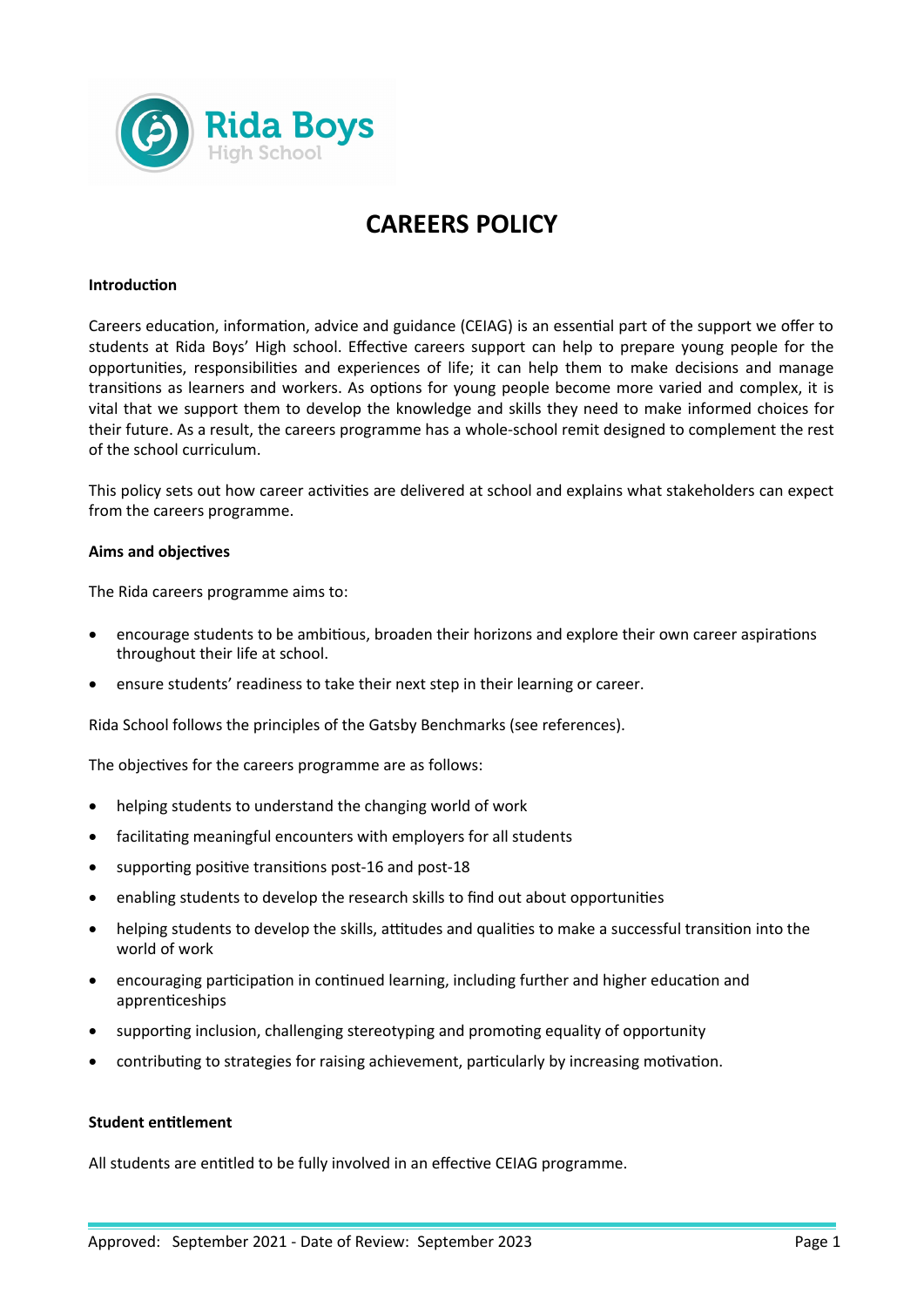Students are encouraged to take an active role in their own career development, so the careers programme emphasises student participation with a focus on self-development; learning about careers and the world of work; and developing career management and employability skills. During their time at school, all students can expect:

- the support they need to make the right choices for Key Stage 4/GCSE and after Year 11
- access up-to-date and unbiased information on future learning and training, careers and labour market information
- support to develop the self-awareness and career management skills needed for their future
- a meaningful encounter with a representative from the world of work each school year; this could be through work experience, assemblies, careers talks (in or outside lessons), projects and visits
- to hear from a range of education and training providers, including colleges, universities and apprenticeship organisations; this could include visits and taster days, as well as assemblies talks and meetings at school
- the opportunity to relate what they learn in lessons to their life and career beyond school
- the opportunity to talk through their career and educational choices with staff including form tutors and the careers team
- the school to keep parents/carers informed of their progress and provide parents/carers with information to support students' career planning and decision-making. Parents/carers can attend careers meetings, by prior arrangement.
- to be asked their views about the service they have received to ensure that the service continues to meet the needs of the students.

### **Parental involvement**

Young people do not make career decisions in isolation and parents/carers can have a substantial impact, as well as a clear interest in the right outcomes for their young person. The school is keen to foster parental involvement in the careers programme, wherever possible.

### **Events for parents and carers**

Parents/carers are invited into school to discuss their son's progress at Parents Evenings. We aim to collect students' career aspirations annually to allow discussions around progress relating to next steps, career ideas and career planning, as well as academic progress. In addition, specialist events for parents include Key Stage 4/GCSE Options Evening.

# **Delivery of the Careers Programme**

### **Careers education**

The content of the taught careers education programme is based around the learning outcomes outlined in the CDI Careers Framework (see references).

# **Years 7, 8 & 9**

Key activities: KS4/GCSE options choices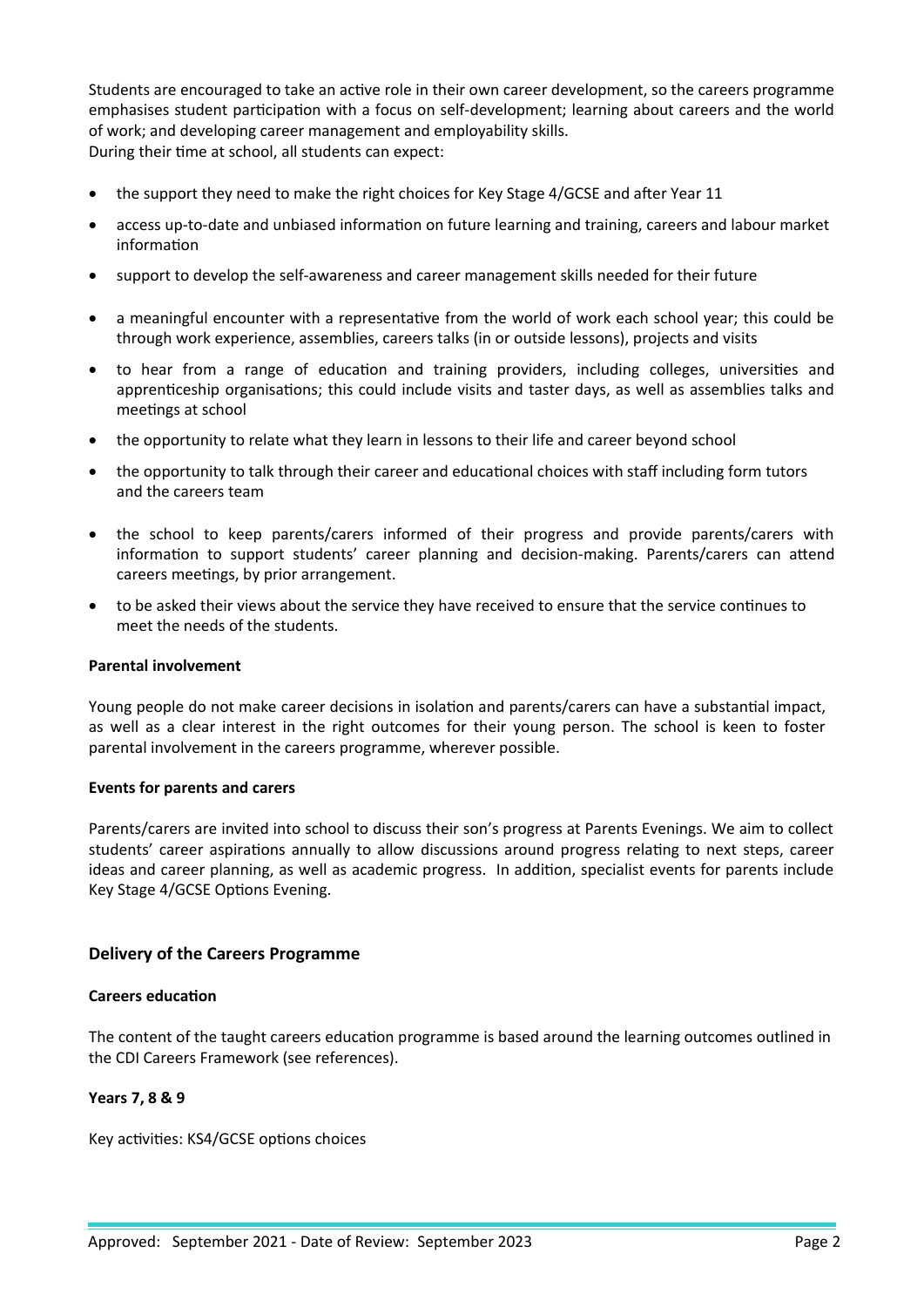Cross curricular lessons might include what work is, how salaries relate to different jobs, stereotyping around jobs, how to find out about jobs, the skills needed for work, jobs of the future, the geography of jobs.

By the end of Year 9, all students will have had the opportunity to:

- Be introduced to career resources to help them understand their preferences and the options open to them.
- Develop their self-awareness
- Hear from or talk to representatives from the world of work
- Receive support to make the right KS4/GCSE choices, including assemblies, parents events, meeting with senior staff at school and the option of a careers meeting.

# **Year 10**

Key activities: Work experience and mock interviews

Lessons include preparing to find and carry out work experience placements; CVs, applications and interview technique in preparation for mock business interviews; an introduction to post-16 options. These activities are supplemented with after-school support sessions with PC access.

By the end of Year 10, all students will have had the opportunity to:

- Develop their self-awareness and career management skills, including writing a CV
- Experience at least one week in the workplace
- Be interviewed by someone from the world of work
- Experience a taster day in a sixth form or college setting
- Be introduced to the different Post-16 pathways.

### **Year 11**

Key activities: Post-16 applications

Students will learn how to write a personal statement for post-16 applications; get support to apply through UCAS Progress; hear from guest speakers in assembly about sixth form, college and apprenticeships; attend group sessions discussing the different post-16 pathways and key considerations when choosing post-16 options. These activities are supplemented with after-school support sessions with PC access.

By the end of Year 11, all students will have had the opportunity to:

- Use a range of sources of information (with support, as required) to explore Post-16 options
- Attend events in school and out of school where they can speak to employers, colleges, training providers and universities
- Develop their self-awareness and career management skills
- Apply for Post-16 options and back-up plans, as necessary
- Continue to develop the skills needed for a successful transition
- Have at least one meeting (small group or one-to-one) with a careers adviser.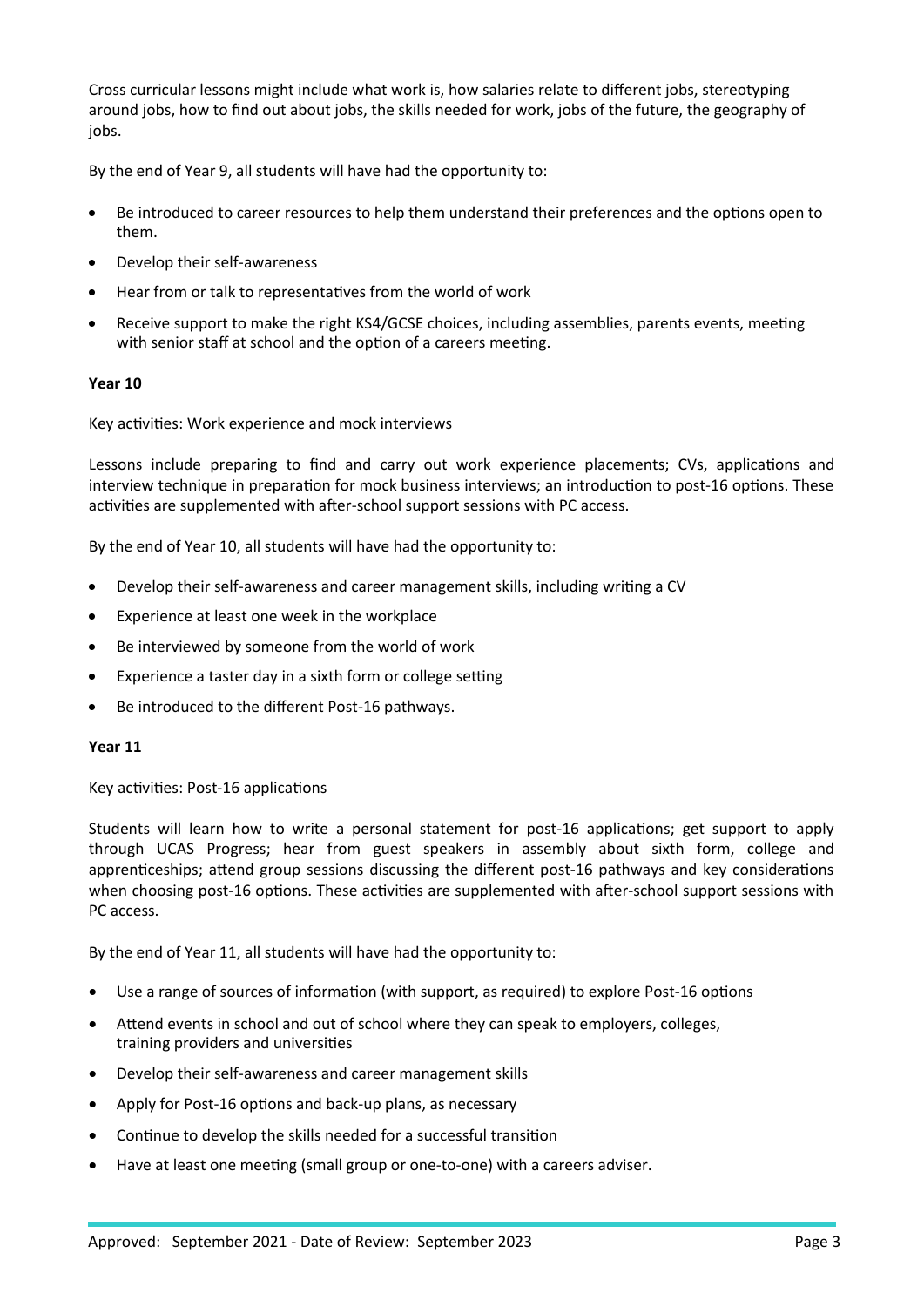## **Career guidance meetings**

Students are entitled to appropriate guidance to meet their individual needs. All students at school can request an appointment with the careers adviser but, in practice, Year 10s, Year 11s, are most likely to access the service.

# **Self-referral**

Students may refer themselves for a careers meeting at any point, directly via the careers lead or via a Teacher, Pastoral Manager or Head of Year. An appointment with the adviser will then be arranged. Students are made aware of the careers adviser through assemblies and via form tutors.

The careers adviser will record action plans on the school tracking system. Students will receive a copy and parents and staff have the option to see this information so they can support the process. If a student is absent or fails to attend, an alternative time will be arranged.

## **External providers**

A range of external providers are invited into school to support the careers programme. These might include local colleges, universities, training providers, apprenticeship organisations, employers, school alumni, or staff from various projects. In all cases, such staff and organisations will be vetted for suitability by the relevant staff at school.

## **Staff Development**

Teachers are introduced to the concepts, aims and programme for CEIAG at Rida Boys' School at training days.

### **Resources**

The school is committed to providing the resources to enable an effective careers programme, including adequate staffing, staff training and resources.

### **Employer links**

Links with employers, businesses and other external agencies continue to grow through the Rida Boys' High School; by building on local community connections.

# **Equal opportunities**

The school is keen to promote equal opportunities, challenge stereotypes and address limiting beliefs. All students can access advice and guidance tailored to their needs with support to explore options that suit their preferences, skills and strengths.

Role models including community graduates and university students are brought in to raise aspirations and demonstrate what is possible after School, while non-traditional routes are supported and encouraged.